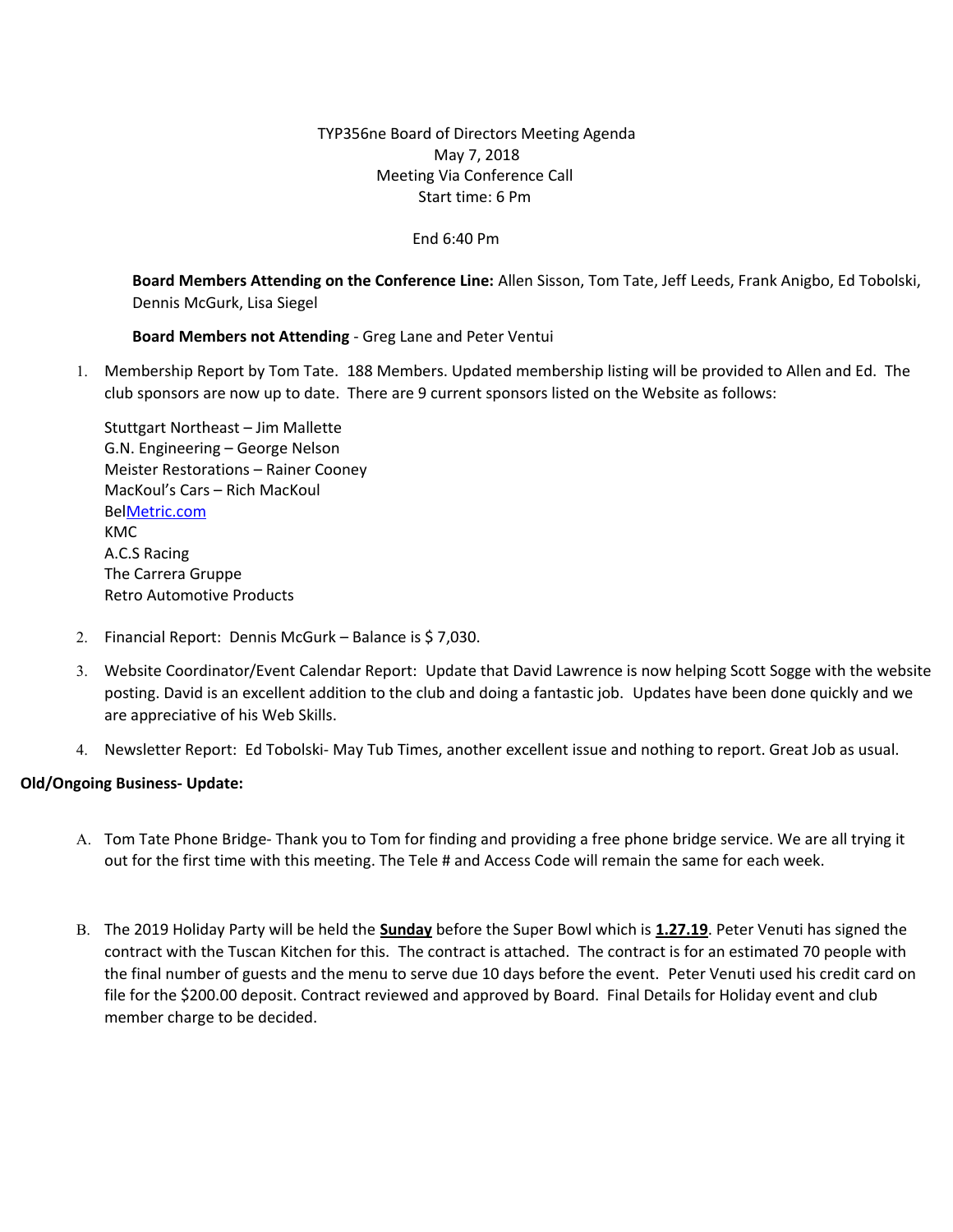- C. Grill Badges for TYP356ne, with 10 grill badges remaining, we have an approximately 5-year inventory at the rate they are selling. Allen and Jeff Both offered the extra grill badges to sell back if we need any extra's. Board decision to not order any additional stock.
- D. Great Spring Event at the Swap Meet held at Peter and Joyce Thompson's garage. He offered to do it again and the Board decided that it was well attended and great for all members to enjoy. We will schedule a date for next year's calendar.
- E. The First Loafers Lunch April 29, 2018 first loafer's lunch kicked off by President Allen Sisson was well attended and a Great Spring Club Event. There were 9 people in 7 cars.
- F. Update on Mini- Mystic Tour- Greg Lane is on the road and cannot join the meeting. Update is as follows on the event: Greg says that he has 10 people (members and co-members) signed up to stay overnight. There are 6 people signed up for just a day. Nine cars are signed up at this point for his Thursday, May 24<sup>th</sup> and Friday, May 25<sup>th</sup> Mystic Mini-Tour. He plans to send out more announcements for the event soon to all members and some direct promotions to certain people. He expects several more people will sign up close to the date when they see an updated weather forecast.

## **New Business Updates:**

- A. The Sisson/Grace BBQ been rescheduled from Sunday, June 24<sup>th</sup> to Sunday, July 29<sup>th</sup>. As a result, the 16<sup>th</sup> Annual Medfield on the Charles Car Show from 9 AM to 3 PM at 45 Hospital Road, Medfield, MA can be put on the Club calendar. Board decided to add as a Non Club event to calendar. Tom will send out details.
- B. The PCA Northeast Region is having a Concours with a 356 class at Prowse Farm in Canton, MA on Sunday, August 26, 2018 from 7 AM to 2 PM. Tom will send out details of the Concours to the members to encourage participation and attendance.
- C. Update to Report: Ken and Gloria Nykiel, have graciously decided to move up their scheduled club event a weekend prior so that it would not conflict with the PCA Northeast Concours. Drive and Founders day event- New Event date Sunday-August 19th, meeting at 10:30 am to start drive at 11 am, with a one hour drive and Lunch to follow at their home from 12- 2 Pm. Further details will be sent out by Ken Nykiel as the date gets closer.
- D. The Cape Cod Porsche Gruppe has invited us to attend a lunch at the Hyannis Yacht Club on Saturday, June 2nd. This is on the Club calendar- Details forthcoming and costs.
- E. Westport Drive and Brunch hosted by Bob DiCorpo, has announced to members that he is hosting a drive and brunch at a restaurant in Westport, MA on Sunday, June 3<sup>rd</sup>. Needs 15 members to sign up and details sent out in an e-mail. This is also still pending, we can add to the Calendar as another event option once he gets the confirmation on his attendance.

Next Board meeting: 6 PM Monday, June 4, 2018 by conference call